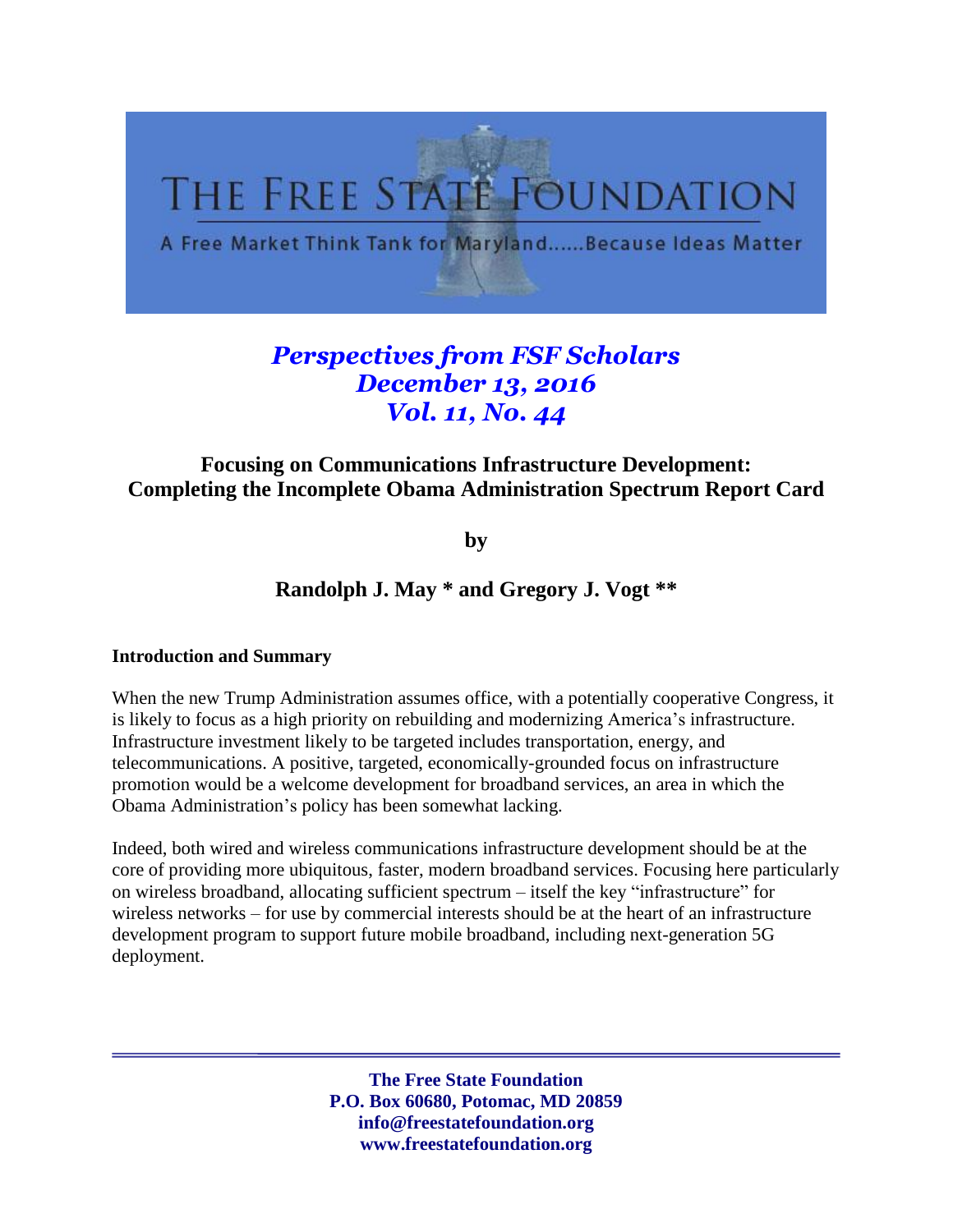The Obama Administration's final report card on its 500 MHz wireless spectrum search effort shows an incomplete, as evidenced by the disappointing ["Quantitative](https://www.ntia.doc.gov/report/2016/quantitative-assessments-spectrum-usage) Assessments of Spectrum [Usage"](https://www.ntia.doc.gov/report/2016/quantitative-assessments-spectrum-usage) report issued by NTIA in November 2016. The long overdue assessment identifies potentially 960 MHz of spectrum for mobile broadband use. At best, however, the Quantitative Assessments report is very preliminary and does not clearly outline what portion of the identified spectrum could be reallocated to, or even shared by, commercial interests. So the task of completing the spectrum reallocation part of mobile broadband infrastructure development has been left to the new Trump Administration.

Wireless communications demand is increasing every year and is slated to increase geometrically as the Internet of Things (IoT) and latest technology 5G networks are deployed in earnest, perhaps as early as 2019. Mobile broadband produces significant increases in annual consumer welfare, and contributes significantly to jobs, tax revenues, and U.S. GDP, including the revenues associated with export of wireless know-how and products worldwide that produce tangible benefits retained in the U.S.

Fortunately, the country is not at ground zero in its quest for achieving 5G deployment. The Obama Administration announced a plan in 2010 to locate and reallocate 500 MHz of spectrum for wireless broadband use by 2020. Although this bipartisan plan adopted the right approach, at least on paper, it was fairly soon diverted into a growing emphasis on sharing spectrum between commercial and government users. The plan then quickly became out of date when, at the fiveyear mark, it became apparent that another 350 MHz of spectrum would be required. The plan has become increasingly bogged down by failing sufficiently to focus on making government use of spectrum more efficient, ultimately freeing up dedicated spectrum for commercial use.

The recent NTIA Quantitative Assessments report seeks to analyze 960 MHz of spectrum for possible reallocation and/or sharing with commercial wireless interests. In our estimation, a close examination of the report only identifies about 115 MHz of spectrum that looks at all promising for such reallocation. And even that modest amount is potentially riddled with conditions and uncertainties, such as geographic exclusion zones and possible future government spectrum moves.

Thus, there are four serious problems with the Quantitative Assessments report: (1) it relies excessively on sharing between commercial and government users, (2) the Administration plan is now outdated and falling further behind the demand for spectrum, (3) there is a need to get more spectrum in the pipeline now, and (4) consequently real government incentives need to be used to encourage agencies to vacate spectrum.

The Senate has attempted to focus on these Obama Administration spectrum plan shortcomings, most recently culminating in the bipartisan MOBILE NOW Act jointly introduced by Senators Thune and Nelson. MOBILE NOW itself was built on the encouraging forerunner legislation introduced by Senators Rubio and Booker, and it seeks to put teeth into government spectrum reallocation efforts. But MOBILE NOW has been sidelined by partisan issues unrelated to the merits of the legislation. It is time for these welcome legislative developments to be dusted off and moved forward.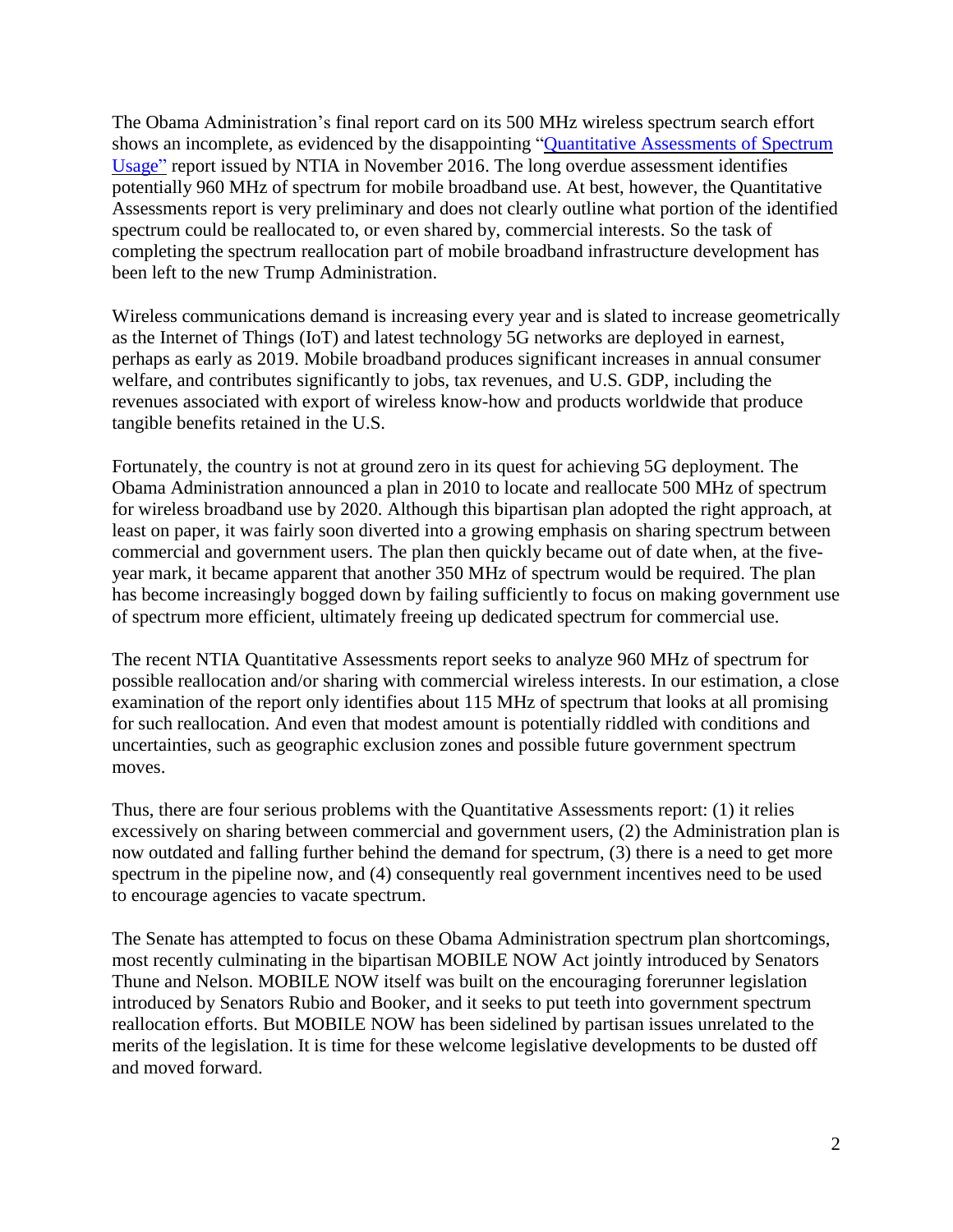As importantly, the Trump Administration needs to devote real attention to spectrum issues, including removing impediments that unreasonably slow the necessary "densification" build-out of cell structures, as part of its infrastructure development initiatives.

## **More Spectrum Is Crucial to Support Growing Telecommunications Infrastructure**

Telecommunications and broadband are infrastructure platforms necessary to support various economic and social activities, which are predicted to continue to increase dramatically in the future. Telecommunications infrastructure is equally important to other physical infrastructure needs such as transportation and electricity. Just one aspect of the communications revolution is the current planning and innovative thinking surrounding future wireless services, such as nextgeneration 5G networks. 5G wireless services are capable of supporting much faster wireless connections, with quicker response time and greater bandwidth. 5G service capabilities will surpass current wireless offerings of voice, video, and data, with some 5G innovators focusing on industrial devices, personal home electronic management, video services, as well as autonomous vehicle functionality, among many others.

Demand for wireless communications has been exploding. A June 2016 [white](http://www.ctia.org/docs/default-source/default-document-library/5g_white-paper-web.pdf) paper released by CTIA is just one of many studies that describe the growing interest in the IoT, which enables a variety of new and innovative developments through its lower latency and higher bandwidth capabilities, as I point out [here.](http://freestatefoundation.org/images/Avoid_Creating_Ruts_in_the_5G_Runway_102616.pdf) The number of IOT devices is estimated to be from 35 to 50 billion by 2020. This significant growth in demand promises to produce a number of economic benefits, both in America as well as worldwide.

A number of econometric studies have demonstrated the huge enhanced consumer welfare value associated with wireless services. In a May 2015 report, the Brattle Group [estimated](http://www.brattle.com/system/publications/pdfs/000/005/168/original/Mobile_Broadband_Spectrum_-_A_Valuable_Resource_for_the_American_Economy_Bazelon_McHenry_051115.pdf?1431372403) that every dollar spent on wireless contributes to \$2.32 of total spending in the U.S. economy. For every one person employed in the wireless industry, an additional 6.5 people find employment. In another study, Recon Analytics [reported](http://www.ctia.org/docs/default-source/default-document-library/for-every-10-mhz.pdf) in December 2015 that for every 100 MHz of spectrum allocated for wireless use, \$3.1 billion is added to the GDP and over 100,000 jobs are added to the U.S. economy.

An April 2016 Recon Analytics [report](http://reconanalytics.com/wp-content/uploads/2016/04/entner-revisiting-spectrum-final.pdf) indicated that the U.S. wireless industry in 2014 generated \$282.1 billion in U.S. GDP, up 44 percent since 2011. Total U.S. jobs attributable to the wireless industry was about 4.7 million, with the total impact to the economy due to the multiplier effect of these jobholders, termed induced employment, is over 7 million. The report concludes that the global economic activity attributable to wireless was about \$332.9 billion in 2015, with \$282.1 billion of that increased value retained in the U.S, as represented in the following chart: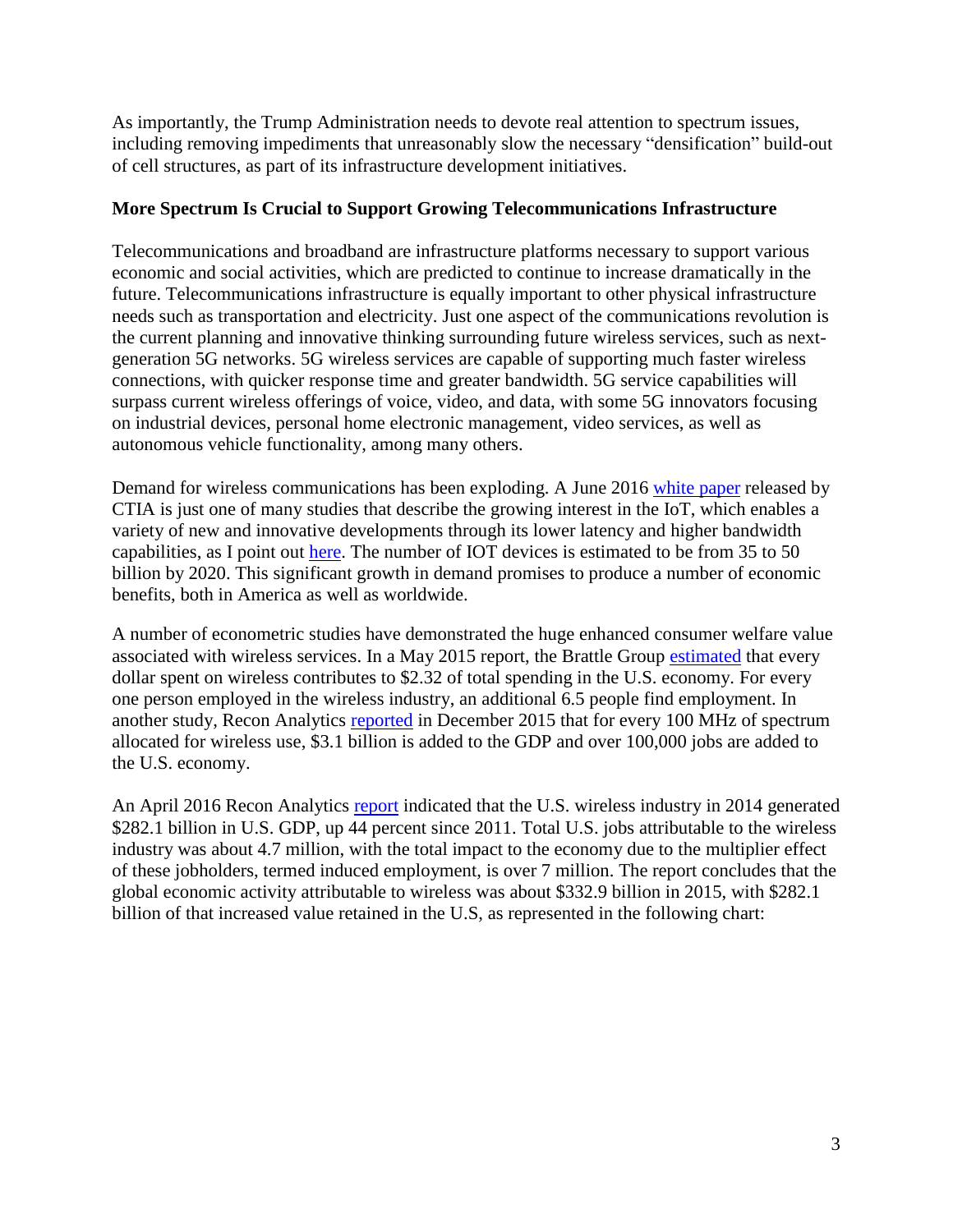**Exhibit 1: Wireless Industry Value-Add**

| <b>Sector</b>                                | <b>Value Retained</b><br>from Domestic<br><b>Activities</b> | <b>Global</b><br><b>Economic</b><br><b>Activity</b> | <b>Value</b><br><b>Retained in</b><br>the US |
|----------------------------------------------|-------------------------------------------------------------|-----------------------------------------------------|----------------------------------------------|
| <b>Device and Accessories Manufacturers</b>  | \$14.9                                                      | \$106.2                                             | \$83.9                                       |
| <b>Device Component Suppliers</b>            | \$1.6                                                       | \$5.3\$                                             | \$1.6                                        |
| <b>Device Trade-in Programs</b>              | \$1.4                                                       | \$1.4                                               | \$1.4                                        |
| <b>Wireless Operators</b>                    | \$87.0                                                      | \$91.6                                              | \$87.0                                       |
| <b>Wireline Operators</b>                    | \$2.1                                                       | \$2.1                                               | \$2.1                                        |
| <b>MVNOs</b>                                 | \$0.9                                                       | \$1.2                                               | \$0.9                                        |
| <b>Retailers &amp; Third Party Dealers</b>   | \$8.1                                                       | \$8.1                                               | \$8.1                                        |
| <b>Advertising Agencies, PR, and Related</b> | \$0.6                                                       | \$0.8\$                                             | \$0.6                                        |
| TV, Radio, Print, Internet Ad Channels       | \$5.4                                                       | \$5.4                                               | \$5.4                                        |
| <b>Network Equipment Suppliers</b>           | \$1.0                                                       | \$3.4                                               | \$1.0                                        |
| Other suppliers of capital equipment         | \$2.5                                                       | \$4.1                                               | \$2.5                                        |
| <b>Professional Services</b>                 | \$27.3                                                      | \$39.0                                              | \$27.3                                       |
| <b>Platform and Component Suppliers</b>      | \$1.6                                                       | \$2.7                                               | \$1.6                                        |
| <b>Application and Content Stores</b>        | \$1.1                                                       | \$9.9                                               | \$9.9                                        |
| <b>Content</b>                               | \$14.1                                                      | \$15.7                                              | \$14.1                                       |
| <b>App Developers</b>                        | \$11.6                                                      | \$12.9                                              | \$11.6                                       |
| <b>Mobile Advertising Networks</b>           | \$9.2                                                       | \$18.7                                              | \$18.7                                       |
| <b>On-Demand Economy</b>                     | \$4.4\$                                                     | \$4.4\$                                             | \$4.4                                        |
| <b>Total</b>                                 | \$194.8                                                     | \$332.9                                             | \$282.1                                      |

*(currency values in billions of US\$)*

Source: US Bureau of Economic Analysis, Recon Analytics analysis, 2015

The same 2016 Recon Analytics report estimated that the combined annual consumer surplus represented by mobile voice, messaging, and data services is \$630.9 billion, as represented by the following chart: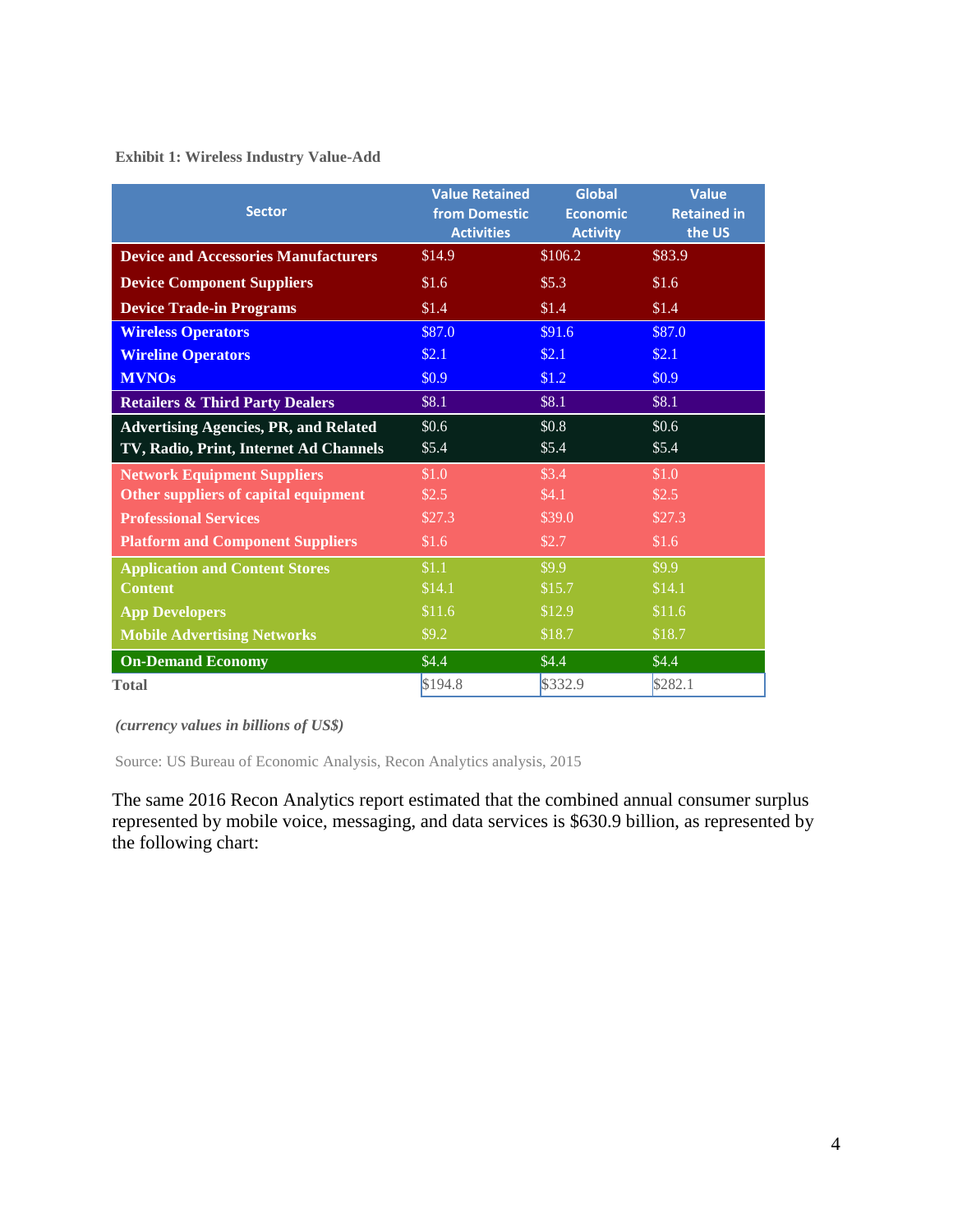

**Exhibit 2: Annual Consumer Surplus—Combined, Data, Messaging and Voice** *(in US\$)*

Source: Recon Analytics, Nielsen Customer Value Metrics, 2014, CTIA 2014 Annual Wireless Indices

CTIA's President and CEO Meredith Baker in June 2016 estimated that 5G and IoT can add \$2.7 trillion to the U.S. economy over the next 15 years.

Even these reports fail to quantify the difficult-to-quantify revolutionary exponential value of changing the way we interact with and communicate with each other, or the way wireless improves the efficiency in our business and lives. No longer are we Americans chained to our homes and offices in order to communicate, but we can interact, take care of business, and find entertainment options, wherever we happen to be.

#### **Government Efforts to Date Started Strong but Are Bogging Down**

In 2010, the Obama Administration established the [policy](http://www.whitehouse.gov/the-press-office/presidential-memorandum-unleashing-wireless-broadband-revolution) goal of allocating by 2020 500 MHz of spectrum for wireless broadband that was then allocated to other commercial and government uses. At the time the plan was released, it was believed to include only spectrum below 6 GHz. The government's 2012 [PCAST](http://www.whitehouse.gov/sites/default/files/microsites/ostp/pcast_spectrum_report_final_july_20_2012.pdf) Report changed the direction of that policy for current government spectrum allocations to rely almost exclusively on sharing between government and commercial interests. The Administration's 500 MHz policy is now six years old.

The National Telecommunications and Information Administration (NTIA) has **[boasted](http://www.ntia.doc.gov/files/ntia/publications/ntia_5th_interim_progress_report_on_ten-year_timetable_april_2015.pdf)** that the government has made "substantial progress" in meeting the Administration's 500 MHz goal. Let's look at the facts, first by examining NTIA's own June [2016](http://www.ntia.doc.gov/files/ntia/publications/ntia_6th_interim_progress_report_on_ten-year_timetable_june_2016.pdf) chart of accomplishments, which I reproduced below.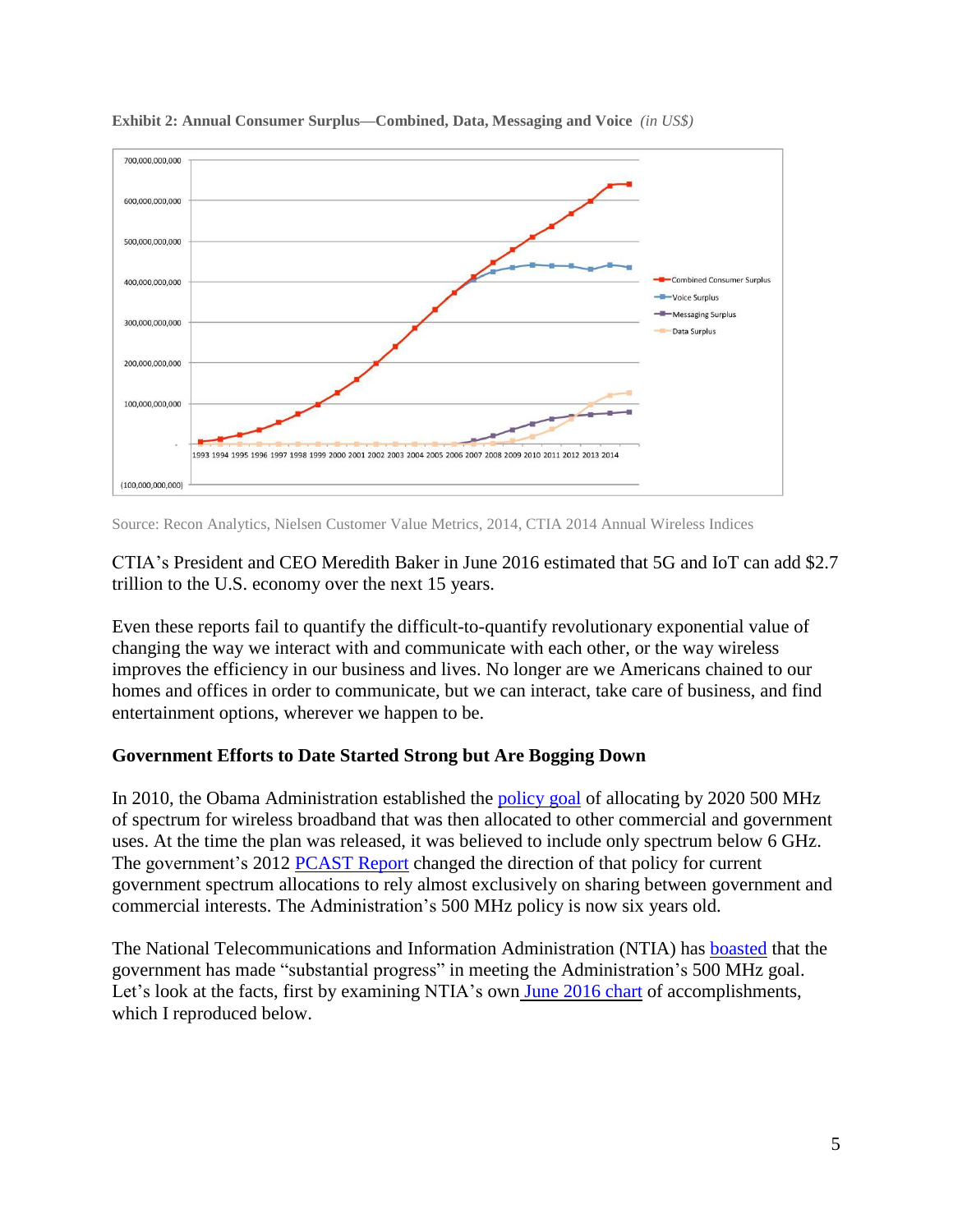| Table 1-Federal, Non-Federal, and Shared Spectrum Bands Under Investigation |             |                   |                    |                     |  |  |  |
|-----------------------------------------------------------------------------|-------------|-------------------|--------------------|---------------------|--|--|--|
|                                                                             | Spectrum    | Spectrum          | Spectrum           | Spectrum for        |  |  |  |
| <b>Frequency Band</b>                                                       | Made        | Identified and    | Identified and     | Potential           |  |  |  |
|                                                                             | Available   | <b>In Process</b> | <b>Under Study</b> | <b>Future Study</b> |  |  |  |
|                                                                             | (megahertz) | (megahertz)       | (megahertz)        | (megahertz)         |  |  |  |
| <b>Wireless Communications Service</b>                                      |             |                   |                    |                     |  |  |  |
| (WCS): 2305-2320 and 2345-                                                  | 30          |                   |                    |                     |  |  |  |
| 2360 MHz                                                                    |             |                   |                    |                     |  |  |  |
| H Block: 1915-1920 and 1995-                                                | 10          |                   |                    |                     |  |  |  |
| 2000 MHz                                                                    |             |                   |                    |                     |  |  |  |
| <b>Advanced Wireless Services</b>                                           |             |                   |                    |                     |  |  |  |
| AWS-4: 2000-2020 and 2180-                                                  | 40          |                   |                    |                     |  |  |  |
| 2200 MHz                                                                    |             |                   |                    |                     |  |  |  |
| AWS-3: 1695-1710,                                                           | 65          |                   |                    |                     |  |  |  |
| 1755-1780, and 2155-2180 MHz                                                |             |                   |                    |                     |  |  |  |
| 3.5 GHz Citizens Broadband                                                  |             |                   |                    |                     |  |  |  |
| Radio Service (CBRS):                                                       | 100         |                   |                    |                     |  |  |  |
| 3550-3650 MHz                                                               |             |                   |                    |                     |  |  |  |
| <b>UHF TV Incentive Auction:</b>                                            |             | $42 - 126$        |                    |                     |  |  |  |
| 512-698 MHz                                                                 |             |                   |                    |                     |  |  |  |
| 1675-1680 MHz                                                               |             |                   | 5                  |                     |  |  |  |
| 2020-2025 MHz                                                               |             |                   | $\overline{5}$     |                     |  |  |  |
| 5 GHz Unlicensed National                                                   |             |                   |                    |                     |  |  |  |
| Information Infrastructure (U-NII)                                          |             |                   | 120                |                     |  |  |  |
| U-NII-2B: 5350-5470 MHz                                                     |             |                   |                    |                     |  |  |  |
| 5 GHz U-NII-4: 5850-5925 MHz                                                |             |                   | 75                 |                     |  |  |  |
| 1300-1390 MHz                                                               |             |                   |                    | 90                  |  |  |  |
| 1680-1695 MHz                                                               |             |                   |                    | 15                  |  |  |  |
| 2700-2900 MHz                                                               |             |                   |                    | 200                 |  |  |  |
| 2900-3100 MHz                                                               |             |                   |                    | 200                 |  |  |  |
| 3100-3550 MHz                                                               |             |                   |                    | 450                 |  |  |  |
| Totals (megahertz):                                                         | 245         | 42-126            | 205                | 955                 |  |  |  |

NTIA, Sixth Interim Progress Report on the Ten-Year Plan and Timetable (Jun. 2016).

In reality, the Administration has actually auctioned off only about 145 MHz of the 500 MHz target that reliably can be used for dedicated wireless broadband usage. Although NTIA identifies other spectrum efforts within its first two "substantial progress" columns, those claims are still subject to significant doubt about the quantity of spectrum actually to be realized.

In the "spectrum available" column, the FCC did issue an order regarding 100 MHz of spectrum in the 3.5 GHz band. However, that spectrum has not yet been auctioned and its power is too low and licenses are of too short a duration (up to three years without a renewal expectancy) to be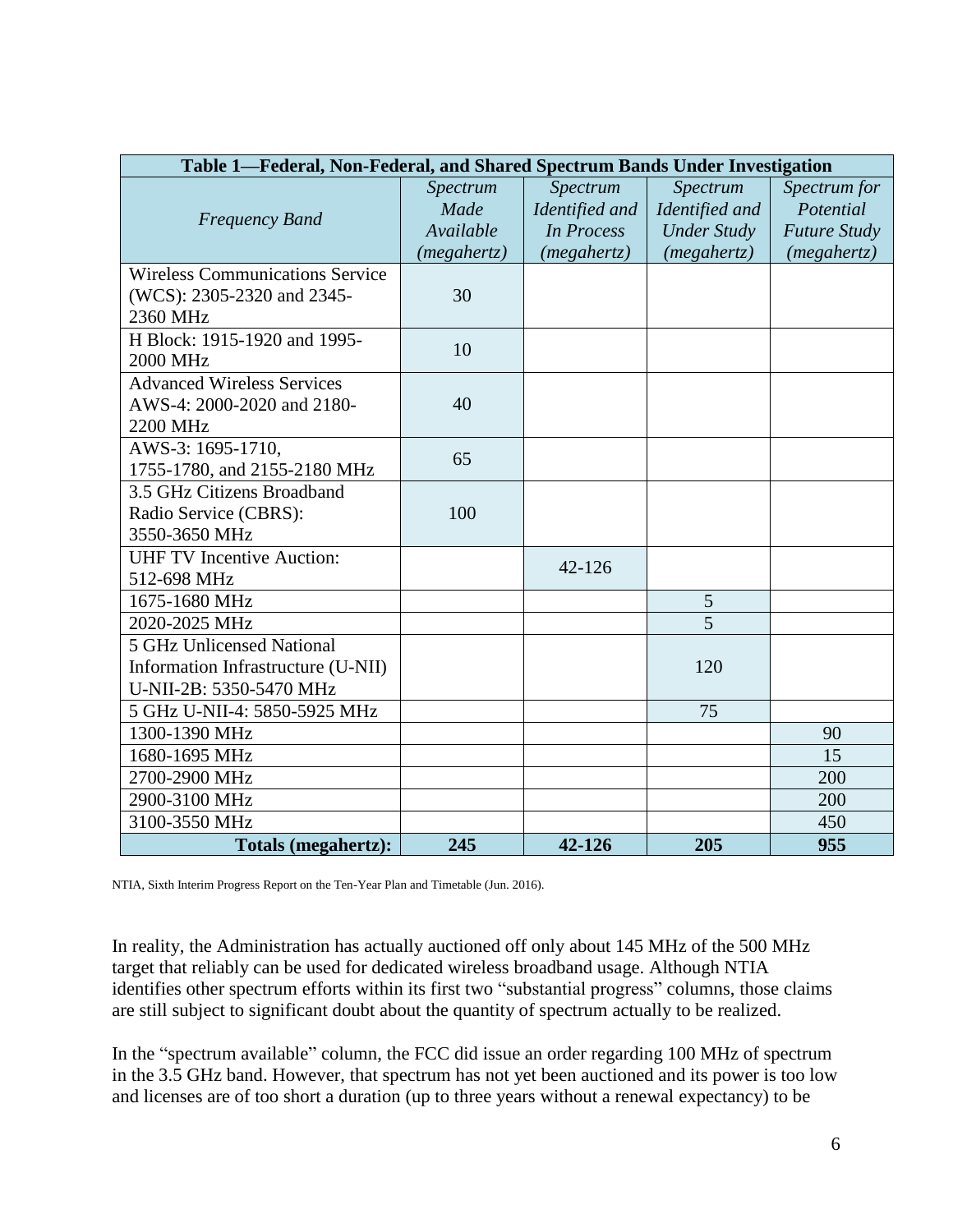reliably usable for the mobile broadband networks that most consumers need, a point which has been [highlighted](http://www.ctia.org/docs/default-source/default-document-library/062115mobile-data-demands-white-paper.pdf) by CTIA. And, as [reported](http://www.its.bldrdoc.gov/publications/2805.aspx) by NTIA, significant carve-outs exist in some portions of this band in geographic areas where government users will permanently be present and protected from interference, mostly along the U.S. coasts where a large percentage of Americans live and work.

In addition, NTIA lists as "in process" the incentive auction in the 600 MHz band, comprising between 42-144 MHz in total, which is being conducted right now. The amount of spectrum the incentive auction will reallocate is still subject to many unknowns. The auction is now set to begin on December 13 its fourth round of attempting to marry potential buyers and sellers for this spectrum, currently clearing only 70 MHz of licensable spectrum. Given the "forward" auction results by broadband bidders in the first two rounds, the amount of spectrum achievable may go even lower. I hope that such concerns turn out to be false, but it is nonetheless clear that these latter two allocations are still too questionable to include in the "substantial progress" conclusion.

There are also some 245 MHz listed in the "under study" column, including 120 MHz of U-NII-2B & 4 band spectrum that the FCC has been considering exclusively for shared unlicensed use since 2012, but the agency has not yet evaluated potential interference studies associated with sharing these U-NII bands with government spectrum holders and other users. The identified 75 MHz of 5.9 GHz spectrum listed as "under study" is still subject to much debate, as is outlined in the sharing section below. There is no indication when any of the "under study" bands may be freed up in the future.

It is true that last summer the Federal Communications Commission [allocated](https://apps.fcc.gov/edocs_public/attachmatch/FCC-16-89A1.pdf) some additional 11 GHz of spectrum for mobile broadband use in its *Spectrum Frontiers* proceeding. In that proceeding, the FCC allocated 7 GHz of spectrum for unlicensed use, and 3.85 GHz for dedicated use. The FCC rightfully was not satisfied with these efforts and therefore issued a *Further Notice of Proposed Rulemaking* (FNPRM) identifying additional millimeter-wave spectrum for potential reallocation. The FNPRM identified another 18 GHz of spectrum in eight high-frequency bands for 5G. Although these high-band blocks are very necessary to the 5G effort, there remains the issue of locating sub-6 GHz spectrum that was the focus of the Administration's 500 MHz allocation plan.

## **The NTIA Quantitative Assessments Report**

Larry Strickling, head of NTIA, after almost a year of promises, finally issued in November 2016 its next installment in its search for additional mobile broadband spectrum to fulfill the Obama Administration's 500 MHz goal of allocating sub-6 GHz spectrum for mobile broadband use. Even the Quantitative [Assessments](https://www.ntia.doc.gov/report/2016/quantitative-assessments-spectrum-usage) of Spectrum Usage describes the report as "an *intermediate* step in a process for identifying and prioritizing strategic *options* for *potential* repurposing of bands." Three "wiggle-words" in one sentence shouts of government-speak in my book, leading to my skeptical conclusions in this *Perspectives*.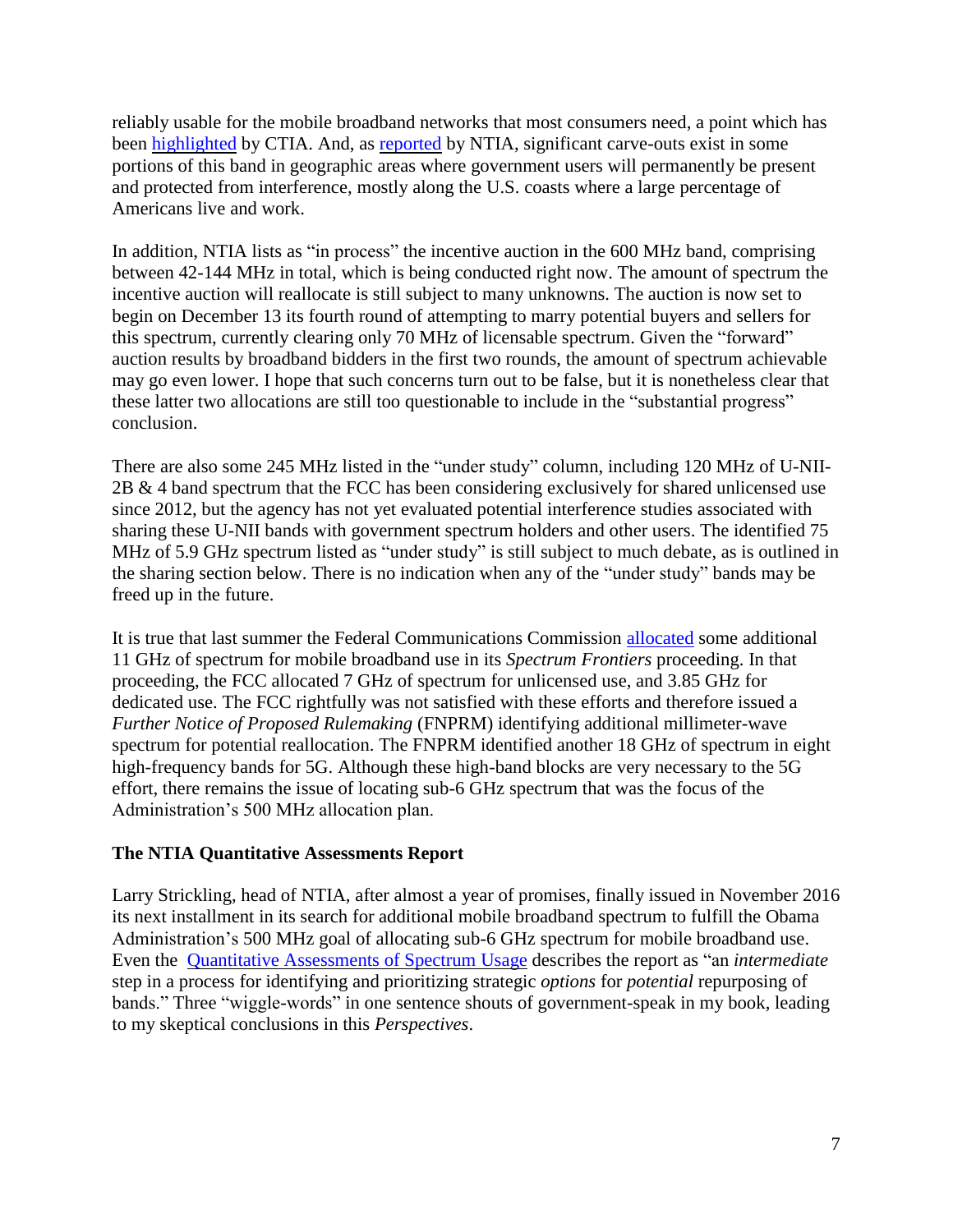The Quantitative Assessments report is a detailed and complicated framework describing current government uses of five bands of spectrum, 1300-1390, 1675-1695, 2700-2900, 2900-3100 & 3100-3550 MHz. The report also specifies a methodology for assessing the usefulness of spectrum for commercial wireless interests, looking at potential 5 MHz of contiguous blocks with specified engineering parameters.

Although these mid-band spectrum blocks being assessed total approximately 960 MHz (including 5 MHz that already is identified in NTIA's "under study" column (1675-1680 MHz)), when the details are examined carefully, only about 115 MHz receive a guarded nod of approval in the NTIA Quantitative Assessments report for reallocation and/or sharing with commercial interests. And even this modest 115 MHz of spectrum appears still to have significant geographic and/or time restrictions that would limit those band's usage by commercial interests. In other words, for most current uses, NTIA seems to indicate that government use would be continued. The Quantitative Assessments report is extremely tentative and preliminary, conditioned partially on hypothetical future moves by government to different spectrum. No timeframes are even discussed on these modest government moves. Thus, although I'm sure that some will debate my conclusion here, I will only discuss the 115 MHz of spectrum that appears to NTIA to be possible, and not to the 845 MHz of spectrum that does not.

In the report, NTIA indicated that there is some possibility in the future that it could move radar receive stations currently located in the 1300-1350 MHz band to the 2700-2900 MHz band. The ability to move would entail a possible consolidation of functions among different government agencies to a newer generation system, or system of systems, being terms a Spectrum Efficient Nation Surveillance Radar (SENSR) capability. This could free up the lower 50 MHz band either totally or partially. Although NTIA concludes that there is no opportunity for sharing now in the 2900-3100 MHz band, such SENSR consolidation might also free up part of the 2900-3100 MHz band. Since the Quantitative Assessments report is quite vague on the possibility, I could not count an of the 2900-3100 MHz in the "possible" analysis.

NTIA also reports that the 1675-95 MHz band, currently used for Department of Commerce weather data utilizing radiosonde technology, may be reallocated because such use is planned for migration to the 400 MHz band. The 1675-95 MHz band is probably the most promising for reallocation and/or sharing with commercial interests. It should be noted, however, that 5 MHz of this band would be reserved to Ligado under its most recent [proposal](https://ecfsapi.fcc.gov/file/60001396805.pdf) to modify its satellite license to allow for terrestrial mobile broadband use. The FCC has not ruled whether Ligado should have exclusive use of this 5 MHz band. And NTIA is vague about the potential impact of reallocation on non-federal users of Commerce satellite data in the 1675-1695 MHz band.

NTIA identifies the 3505-3550 band as potentially available for sharing subject to certain geographic exclusion zones. NTIA notes, however, that the ability to utilize such spectrum depends on the feasibility of the yet untried Spectrum Access System (SAS) sharing technique established by the FCC for the 3.5 GHz Citizens Broadband Radio Service. NTIA recommends that any allocation await until actual experience is gained from actual 3.5 GHz SAS operations, a point which I've made before [here](http://www.freestatefoundation.org/images/Avoiding_a_Train_Wreck_-_Giving_Government_a_Market_Incentive_to_Vacate_Spectrum_080415.pdf) as a detriment to government sharing proposals.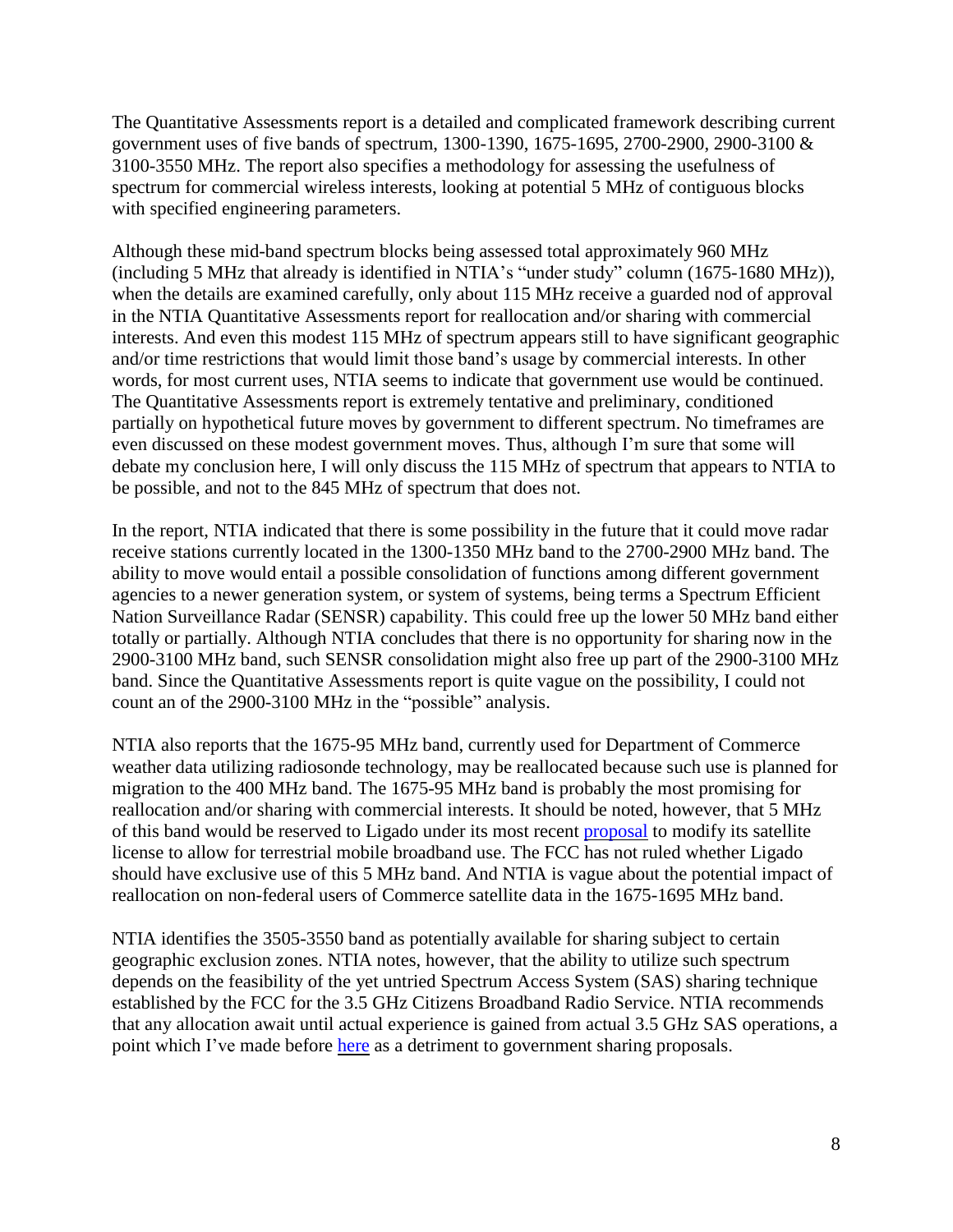Outside of this 115 MHz of "possible" spectrum identified for reallocation and/or sharing, NTIA throws cold water on the likelihood of successful reallocation for the rest of the 960 MHz of spectrum identified in the report for further study. NTIA cites heavy government usage in a number of bands, the existence of airborne equipment in others (which presumably would raise interference concerns for terrestrial based wireless operation), as well as some government licensed use for entire bands in unpredictable locations and/or time durations. A casual perusal through the potential geographic exclusion zones for a number of the 5 MHz blocks of the identified spectrum, which is included in the appendix to the report, demonstrates large aggregate government user contours, particularly in large urban areas where wireless broadband spectrum is most needed.

This latest NTIA effort demonstrates that the government is currently skeptical about significant new commercial mobile broadband allocations. Even with respect to the 115 MHz of "possible" reallocations I identify above, NTIA appears adamant about the need for continued sharing.

## **The NTIA Quantitative Assessments Report Is Flawed and Requires Reformation**

If the new Administration is to get more serious on the need to advance telecommunications and broadband infrastructure, particularly for more commercial broadband spectrum to support 5G services and devices, it needs to refocus and energize plans for government users to vacate spectrum and/or become more efficient spectrum users. There are four serious problems with the NTIA Quantitative Assessments report: (1) it relies excessively on sharing between commercial and government users, (2) the Administration plan is now outdated and falling further behind the demand for spectrum, (3) there is a need to get more spectrum in the pipeline now, and (4) consequently real government incentives need to be incentivized to vacate spectrum.

## *Sharing Spectrum Is an Unsatisfactory Approach*

The biggest problem with the latest NTIA Quantitative Assessments report is the degree to which it relies on potential sharing between commercial and government interests. I have addressed [here](http://www.freestatefoundation.org/images/Sharing_the_Road_-_When_Hogging_Spectrum_Lanes_Requires_Redirecting_Government_Traffic_062714.pdf) the problems with sharing spectrum between commercial and government users. Inevitably sharing reduces the available usable spectrum and the flexibility and reliability that commercial users need to deploy services that consumers want. A number of these sharing problems also can exist among commercial users. There are five serious problems with sharing.

First, sharing is inherently inefficient. Shared spectrum by definition reduces capacity available for broadband use. Some [are concerned](http://www.ctia.org/docs/default-source/default-document-library/ctia-response-to-house-white-paper-on-modernizing-spectrum-policy.pdf?sfvrsn=2) that government is utilizing inefficient, outdated technology. Although the PCAST report includes some efficiency improvement proposals, no concrete steps in this direction have yet been taken.

Second, sharing spectrum undermines investment incentives by increasing costs and potentially reducing reliability. Some [have noted](http://research.microsoft.com/en-us/um/redmond/events/cognetsummit/papers/peha_proc_of_ieee.pdf) that sharing inevitably increases carrier costs through ongoing coordination and operational work-arounds, costs that ultimately must be borne by consumers. Ongoing coordination obligations inevitably reduce available capacity, and sometimes on infrequent and unpredictable occasions, and thus raise potential mobile broadband reliability concerns.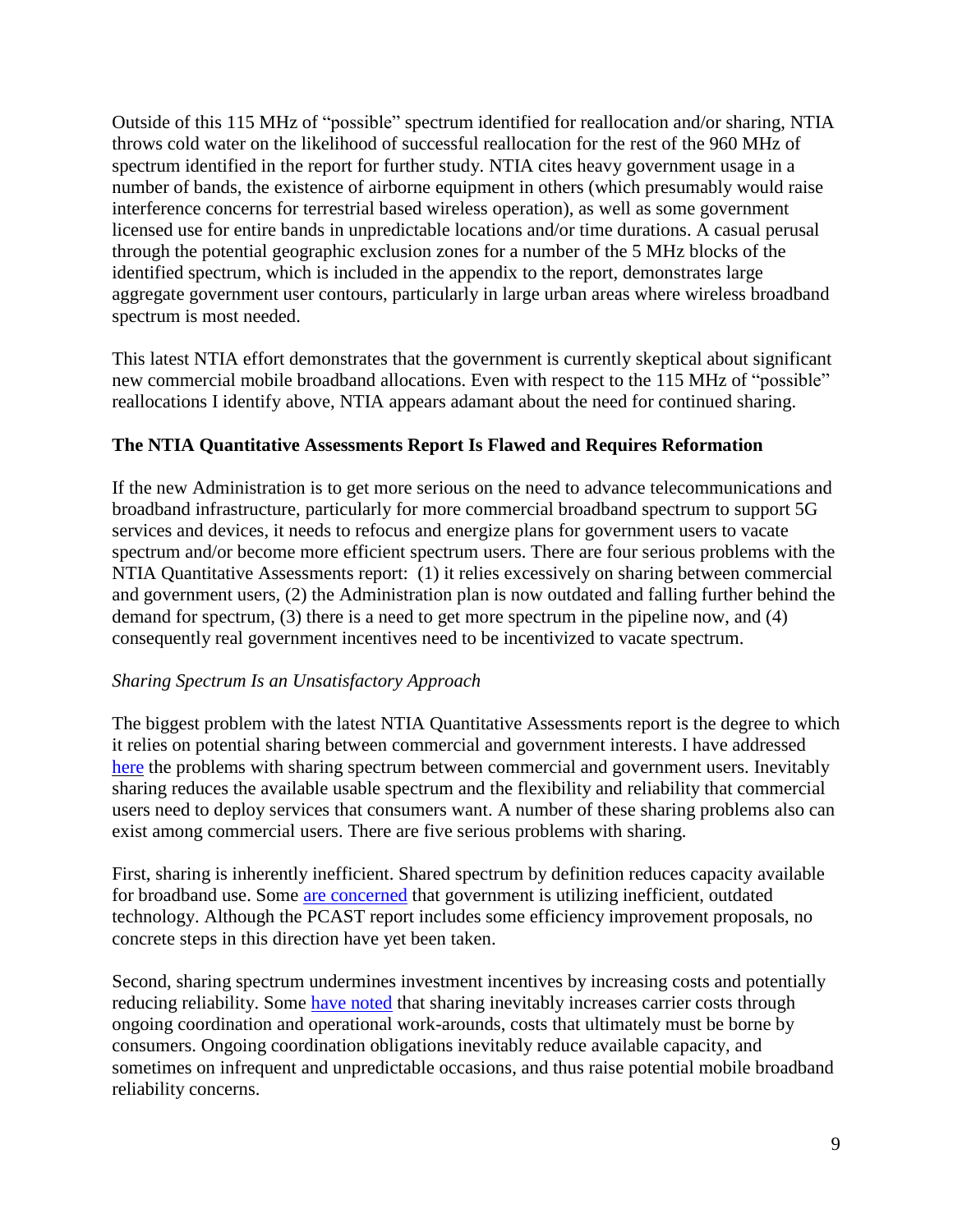Third, sharing techniques are not sufficiently advanced to produce efficient results. Although modern dynamic sharing technologies, with more refinement, show some promise to aid in real time-sharing of spectrum, such as with white spaces microphone usage, such systems are designed for relatively fixed users and involve a significant amount of manual coordination, as some have [noted.](http://research.microsoft.com/en-us/um/redmond/events/cognetsummit/papers/peha_proc_of_ieee.pdf) Even the NTIA Quantitative Assessments report admits that more real-world operational experience is necessary prior to introducing shared spectrum allocations, as previously outlined.

Fourth, sharing reduces potential auction revenues because the market will devalue spectrum saddled with significant limitation, as I detailed [here.](http://freestatefoundation.blogspot.com/2014/04/snatching-victory-from-jaws-of-defeat_2.html) The coordination requirements contained in both the AWS-3 auction and proposed 3.5 GHz allocation are particularly significant given that government uses and coordination obligations are likely to remain murky even at the time of an auction.

Fifth, ongoing sharing between sensitive national security and law enforcement systems and commercial operations pose continuing security concerns to government operations, a position taken in the Obama Administration's [memo](http://www.whitehouse.gov/the-press-office/2013/06/14/presidential-memorandum-expanding-americas-leadership-wireless-innovatio) promoting sharing.

Sharing difficulties occur not just between commercial and government users, but can be among private users as well. Just three examples demonstrate this. First, Globalstar sought to modify its satellite license to provide terrestrial service. This proposal, which the FCC included in a 2013 Notice of Proposed [Rulemaking,](https://apps.fcc.gov/edocs_public/attachmatch/FCC-13-147A1.pdf) is designed to preserve satellite spectrum while finding additional terrestrial mobile uses. After years of delay and testing, the proposal is still mired in a potential-interference controversy mostly among commercial competitors, slowing progress on a decision. Globalstar has recently [abandoned](https://ecfsapi.fcc.gov/file/110906339456/Globalstar%20Filing%20110916.pdf) its sharing proposal because of opposition and consequent difficulty with obtaining Commission approval. Second, Ligado Networks, formerly known as LightSquared, has for years been seeking to modify its satellite license for terrestrial wireless use. The latest controversy out for public [comment](https://apps.fcc.gov/edocs_public/attachmatch/DA-16-443A1.pdf) involves Ligado's proposed access to the 1675 to 1680 MHz band that would be shared with meteorological and oceanographic satellites. Third, the FCC is seeking [comment](http://transition.fcc.gov/Daily_Releases/Daily_Business/2016/db0601/FCC-16-68A1.pdf) regarding the reallocation of a portion of the 5.9 GHz band for unlicensed mobile use, 75 MHz of which is currently allocated primarily to shortrange wireless communications links for vehicular use, called Dedicated Short Range Communications (DSRC). Although spectrum for DSRC initially was made in the late 1990s, the industry has been slow to develop technologies using this spectrum, and other technologies have been developed, such as radar, to increase vehicular safety functions such as collision avoidance systems.

I do not take a position on the merits of any of these three proceedings or the potential interference issues raised in them by opposing parties. I cite them only as a warning sign about the lengthy delays and problems associated with sharing that more readily could be solved by dedicated reallocation of spectrum for wireless use.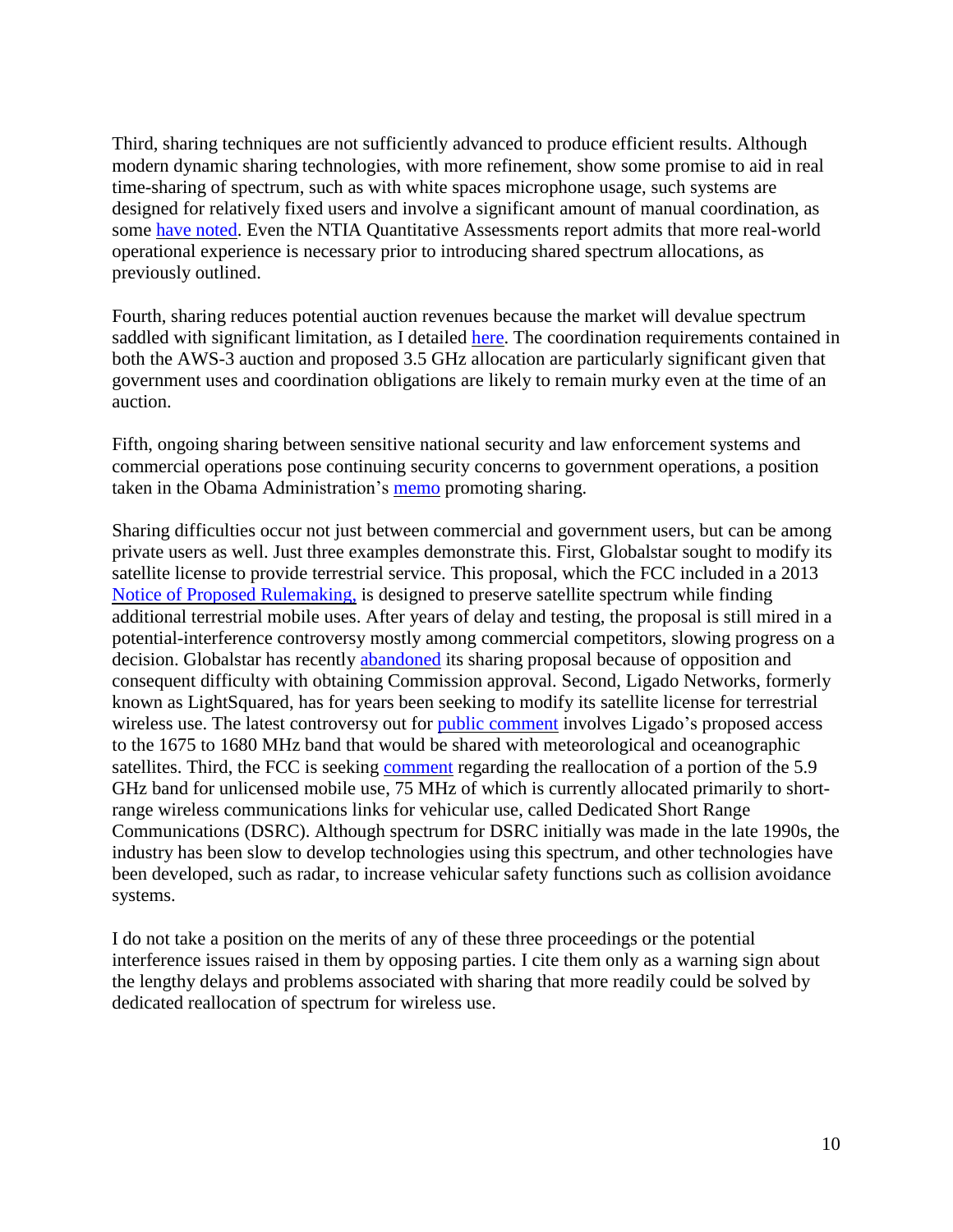### *The Administration's Plan Is Already Outdated*

The second most serious problem with the latest NTIA Quantitative Assessments report is its failure to make a serious effort to locate more commercial wireless broadband spectrum. As indicated previously, the Administration itself seems to be lagging in evaluating and reallocating spectrum in accordance with the President's [policy](http://www.whitehouse.gov/the-press-office/presidential-memorandum-unleashing-wireless-broadband-revolution) goal of allocating 500 MHz of spectrum for wireless broadband.

A June 2015 [report](http://www.brattle.com/system/news/pdfs/000/000/891/original/Substantial_Licensed_Spectrum_Deficit_%282015-2019%29_-_Updating_the_FCC) published by the Brattle Group estimated that by 2019 the United States will need to reallocate an additional 350 MHz of spectrum for high power dedicated mobile broadband use, which would not include high band spectrum. The report noted that the FCC is lagging in addressing its 2010 prediction that there would be a 300 MHz deficit of spectrum for mobile broadband use by 2014. Based on these two separate assessments according to the Brattle Group report, by 2019 the U.S. will need about 650 MHz total of spectrum for high powered mobile broadband use.

The Brattle Group based its additional 350 MHz estimate on the same methodology the FCC used to make its own 300 MHz prediction in 2010. The estimate includes assumptions based on both increased efficiency of technology and off-loading of traffic to Wi-Fi. The Brattle Group's estimation notes that in hindsight, the FCC estimates were fairly accurate as an historical trend, even though certain peaks and troughs occurred within the timeline. Although all estimates are going to be off to some extent, on the whole, there is a good basis on which to rely on the reasonableness of these predictions. Introduction of the IoT, or harnessing the technological capabilities of mobility and the Internet to a whole host of different machinery and appliance applications, along with the ever-increasing demand for video applications, is only going to accelerate these existing demand curves.

#### *The Government Needs to Get More Spectrum into the Pipeline*

The importance of locating and reallocating more spectrum now is that additional spectrum must be placed into the pipeline (meaning identified as reallocable and an FCC proceeding begun) because of the historically long time frame from conception to actual spectrum deployment. Historically, the government has been agonizingly slow assigning spectrum to a licensee or other authorized user, taking an average of roughly 13 years. A July 2015 study commissioned by CTIA [demonstrates](https://ecfsapi.fcc.gov/file/60001121340.pdf) this stark fact in the following table: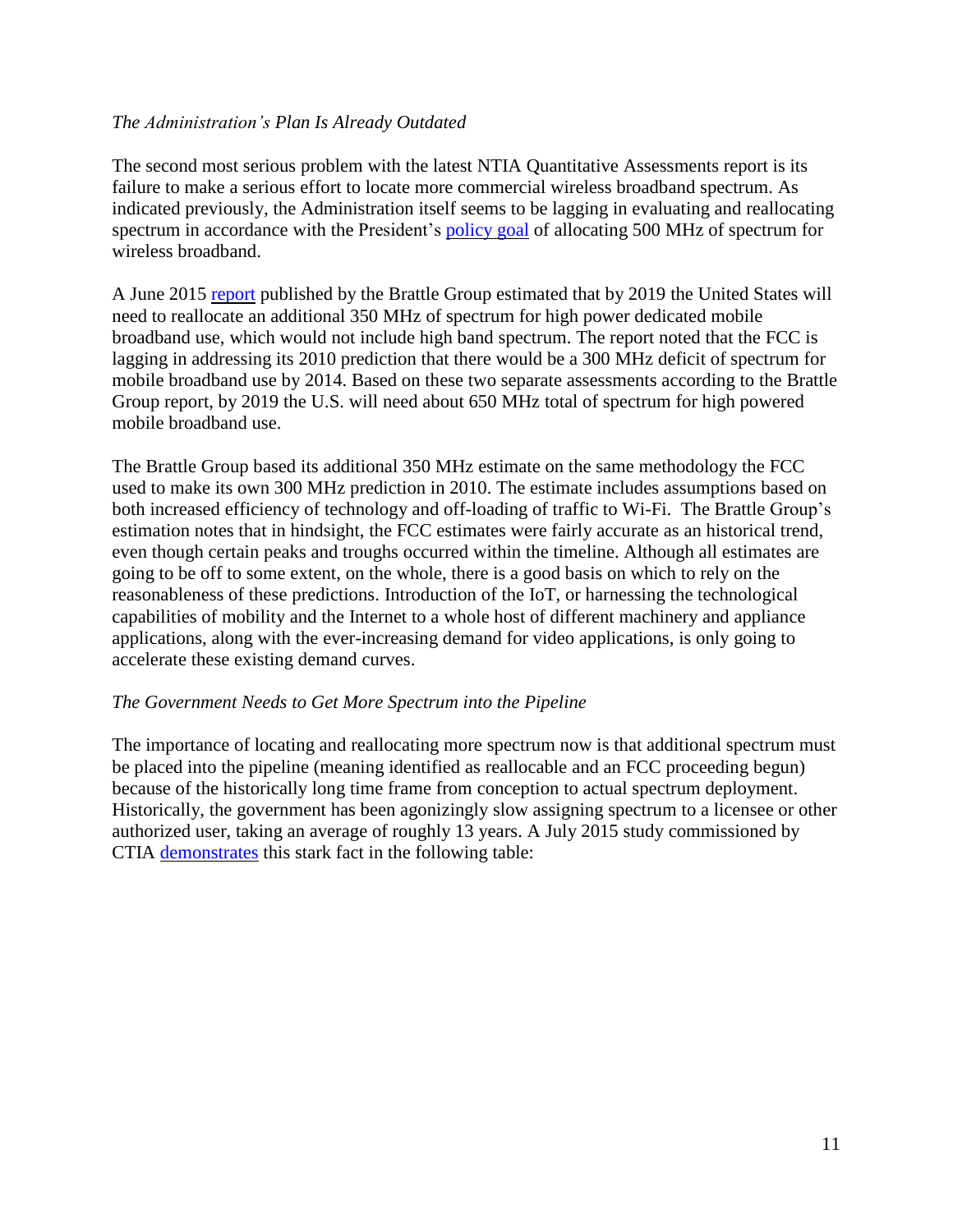| <b>SPECTRUM</b> | <b>BANDS</b>                              | <b>FIRST</b><br><b>STEP</b> | <b>AVAILABLE</b><br><b>FOR USE</b> | <b>FIRST</b><br><b>DEPLOYMENT</b> | <b>APPROXIMATE</b><br><b>TIME LAG</b> |
|-----------------|-------------------------------------------|-----------------------------|------------------------------------|-----------------------------------|---------------------------------------|
| Cellular        | 824-849; 869-<br>894 MHz                  | 1970                        | 1981                               | 1983                              | 13 years                              |
| <b>PCS</b>      | 1850-1920;<br>1930-2000 MHz               | 1989                        | 1995                               | 1995                              | 6 years                               |
| <b>EBS/BRS</b>  | 2496-2690 MHz                             | 1996                        | 2006                               | 2009                              | 13 years                              |
| <b>SMR</b>      | 817-824; 862-<br><b>869 MHz</b>           | 1995                        | 2012                               | 2013                              | 18 years                              |
| <b>700 MHz</b>  | 698-748; 746-<br>806 MHz                  | 1996                        | 2009                               | 2010                              | 14 years                              |
| $AWS-1$         | 1710-1755;<br>2110-2155 MHz               | 2000                        | 2006                               | 2008                              | 8 years                               |
| <b>WCS</b>      | 2305-2315;<br>2345-2355 MHz               | 1997                        | 2012                               | 2015                              | 18 years                              |
| $AWS-3$         | 1695-1710,<br>1755-1780;<br>2155-2180 MHz | 2002                        | 2015                               | 2017 (estimated)                  | 15 years                              |
| AWS-4           | 2000-2020;<br>2180-2200 MHz               | 2003                        | 2012                               | 2017 (estimated)                  | 14 years                              |
| <b>600 MHz</b>  | <b>TBD</b>                                | 2014                        | 2016<br>(estimated)                | <b>TBD</b>                        | <b>TBD</b>                            |

Thomas K. Sawanobori, Dr. Robert Roche, From Proposal to Deployment: The History of Spectrum Allocation Timelines (Jul. 20, 2015).

The tentativeness of the NTIA Quantitative Assessments report demonstrates the inherent delays in the reallocation process as government takes too long to evaluate spectrum, then draws out the process with further reviews and studies. Provisions of the MOBILE NOW Act, described later in this perspective, could help to enforce this speed-of-deployment issue.

#### *Government Incentives Are Needed to Free Up More Spectrum*

The NTIA Quantitative Assessments report is proof that government still lacks the incentive to get serious about the need for relinquishing spectrum and/or making efficiency gains in its use of spectrum. As I indicated [here,](http://freestatefoundation.org/images/Avoiding_a_Train_Wreck_-_Giving_Government_a_Market_Incentive_to_Vacate_Spectrum_080415.pdf) it is time for a bold new approach to provide government with a market-oriented incentive to become more efficient and vacate occupied spectrum.

## **The Senate's MOBILE NOW Initiative**

Given the problems cited above concerning the NTIA's latest spectrum assessment, the incoming Administration could turn to existing legislative efforts to rectify the problem. Recognizing the acknowledged social and economic value in meeting the demand for more wireless broadband services, Senator Thune (R-SD), Chairman, and Senator Nelson (D-FL), Ranking Minority Member, Senate Commerce, Science, and Transportation Committee, introduced bipartisan legislation, the [MOBILE NOW Act,](http://www.commerce.senate.gov/public/_cache/files/8805bde8-408f-4b5e-a5fa-d867eed9d84f/146C427A5D018C04CE7E9C925D398163.mobile-now-act.pdf) S. 2555, on February 11, 2016, that would:

• Mandate that at least 255 MHz of spectrum below 6 GHz be allocated for wireless mobile and fixed broadband use no later than December 31, 2020, in line with the Administration's 2010 500 MHz allocation goal;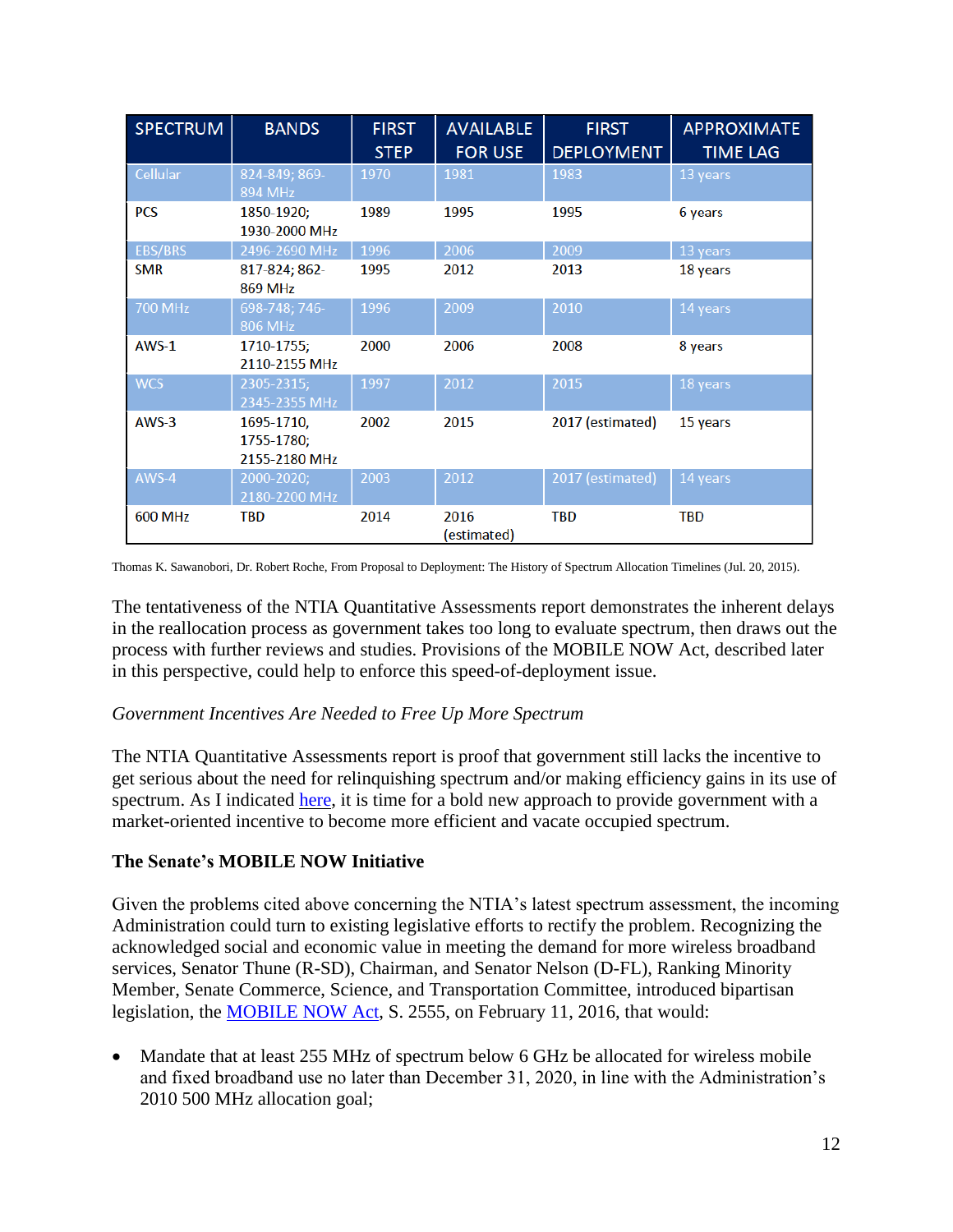- Require a feasibility study for reallocating six specified bands above 24 GHz by the end of 2017, and an FCC NPRM proposing reallocation of such bands where warranted within two years of enactment;
- Require government to conduct a feasibility study for commercial-government sharing of spectrum between 3.1 and 3.5 GHz and between 3.7 and 4.2 GHz;
- Facilitate speedy deployment of communications infrastructure on federal property;
- Require NTIA to report recommendations to Congress that would provide incentives to federal agencies to relinquish or share the spectrum they use;
- Require NTIA to study bidirectional sharing that would permit government to gain flexible access to commercial spectrum on a shared basis;
- Require the FCC to adopt rules permitting unlicensed mobile use of spectrum in guard bands.

The bipartisan effort of Senators Thune and Nelson was commendable for its recognition that government needs to speed up the process of spectrum reallocation usable for 5G. These efforts build on other Senate efforts to advance spectrum legislation, such as (1) Senator Marco Rubio's (R-FL) Wireless [Innovation](http://www.rubio.senate.gov/public/index.cfm?a=files.serve&File_id=a0418eb7-2988-483b-97ea-1712e1caa44f) Act of 2015, which would require government to identify at least 200 MHz of spectrum below 5 GHz for reallocation to private use, or (2) a House proposal, [H.R.](https://www.govtrack.us/congress/bills/114/hr1641/text) [1641,](https://www.govtrack.us/congress/bills/114/hr1641/text) which provides a one percent set aside of spectrum resources for spectrum efficiency research. Some of the MOBILE NOW provisions represent a needed improvement to the overly cautious approach of the 2015 [Spectrum](https://www.congress.gov/bill/114th-congress/house-bill/1314/text?q=%7B%22search%22%3A%5B%22bipartisan+budget%22%5D%7D&resultIndex=2) Pipeline Act adopted as part of the 2015 Omnibus Budget Bill, which I described [here.](http://freestatefoundation.blogspot.com/search?q=spectrum+pipeline)

I identify some of the weaknesses of this pending legislation [here,](http://freestatefoundation.org/images/The_MOBILE_NOW_Act_-_An_Important_Step_Forward_022416.pdf) including a refusal to set firm time frames for millimeter wave reallocations (which as noted in this perspective the FCC has reallocated, but not yet scheduled for auction), providing sufficient government incentives to relinquish underutilized spectrum, and failure to place firm deadlines on federal government response to tower site applications.

But regardless of the merits of this legislation, MOBILE NOW has been mired in Senate politics for months, to the detriment of the good substance behind the bill. I hope that Congress can get beyond politics so that it can enact needed reforms that can promote 5G spectrum availability and progress.

#### **Conclusion**

It is promising that, in conjunction with his economic revival and job creation emphasis, President-elect Donald Trump has recognized the need for establishing public-private partnerships in building out and upgrading the nation's infrastructure, including